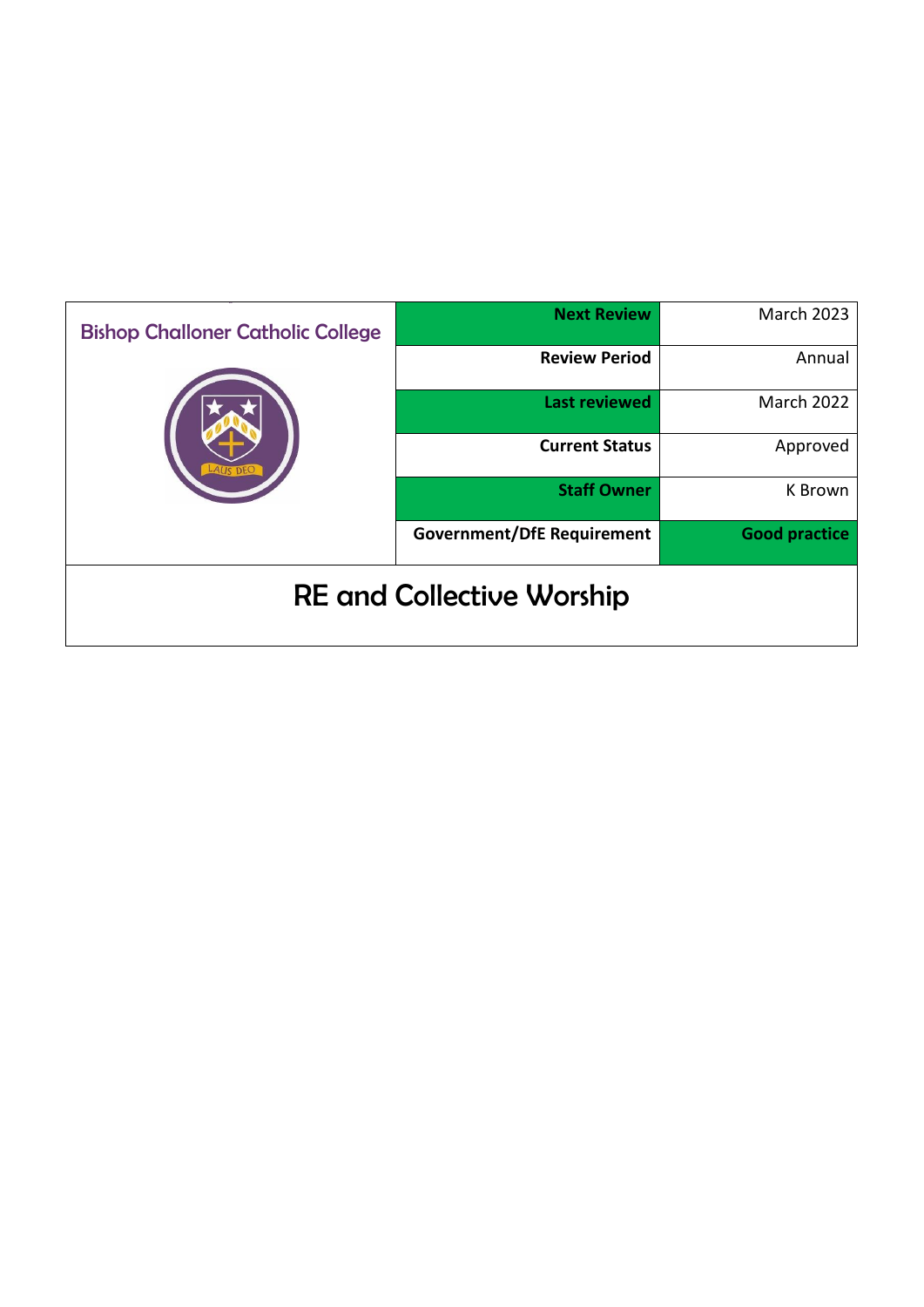# **Religious Education and Collective Worship policy**

The Religious Education Department aims to be central to the spiritual expression of Bishop Challoner as a Catholic school. At Bishop Challoner we are concerned about the growth of the whole person and as such the Religious Education Department plays a fundamental role in the spiritual and moral development of pupils.

### **The curriculum**

Religious Education is taught throughout the school and is based on the Diocesan Curriculum Directory for Religious Education. This scheme of work is designed to provide an engaging, meaningful and effective way to draw young people into an encounter with Catholic belief and faith. The process is designed to draw young people into a personal exploration of their own beliefs and values but in such a way that draws upon the living tradition of the Catholic Church in order to help develop, challenge and support the Christian human development of the individual.

No assumptions are made about the faith commitment of pupils; instead they are given an opportunity to question and reflect upon ultimate and other significant questions of our time. The process begins with an open consideration of the Question, students considering their own initial responses are then brought into a dialogue or encounter with the Christian response to these questions. The scheme aims to provide a young person with a genuine encounter with Christian belief which impacts upon their world view and is not just 'learning about' religion. It also attempts to get away from the assumption that our pupils are necessarily practising Catholics.

Schemes of work for key stages 3-5 encompass the following features:

- Opportunity to learn and reflect on Catholic teaching.
- To compare and contrast this to alternative Christian thinking.
- To reflect on the views of other world religions.
- To reflect on secular and atheist viewpoints.
- To form their own personal opinion on issues, showing a balanced opinion that is tolerant to all viewpoints.

#### **Collective worship**

Catholic worship here**,** as in all Catholic schools, is concerned with ensuring that a child's or young person's journey into adulthood should also be a journey of faith, a journey which recognises that true justice, peace and human freedom require, first and foremost, respect for the dignity of human life.

Our aim is to attend to the spiritual needs of children and young people as a constant priority. The value which we place on the development of the whole child; spiritually, morally, socially, culturally and intellectually is reflected in our worship. We value this special time in the school day for the space it gives children to develop a reflective approach to life and the ability to express their reflections in traditionally religious ways or any other appropriate manner.

Worship in Bishop Challoner Catholic Secondary School is more than a legal requirement; it is an integral part of school life and central to the Catholic tradition. It is fully underpinned by the Mission Statement. Collective worship at Bishop Challoner Catholic Secondary School should be: inclusive; educational; spiritual; moral; social and cultural.

Collective worship should take into account the religious and educational needs of all who share in it, including:

- Those who form part of the worshipping community of the Church.
- Those for whom school may be their first and only experience of Church.
- Those from other Christian traditions or none.
- Those from other faith traditions.